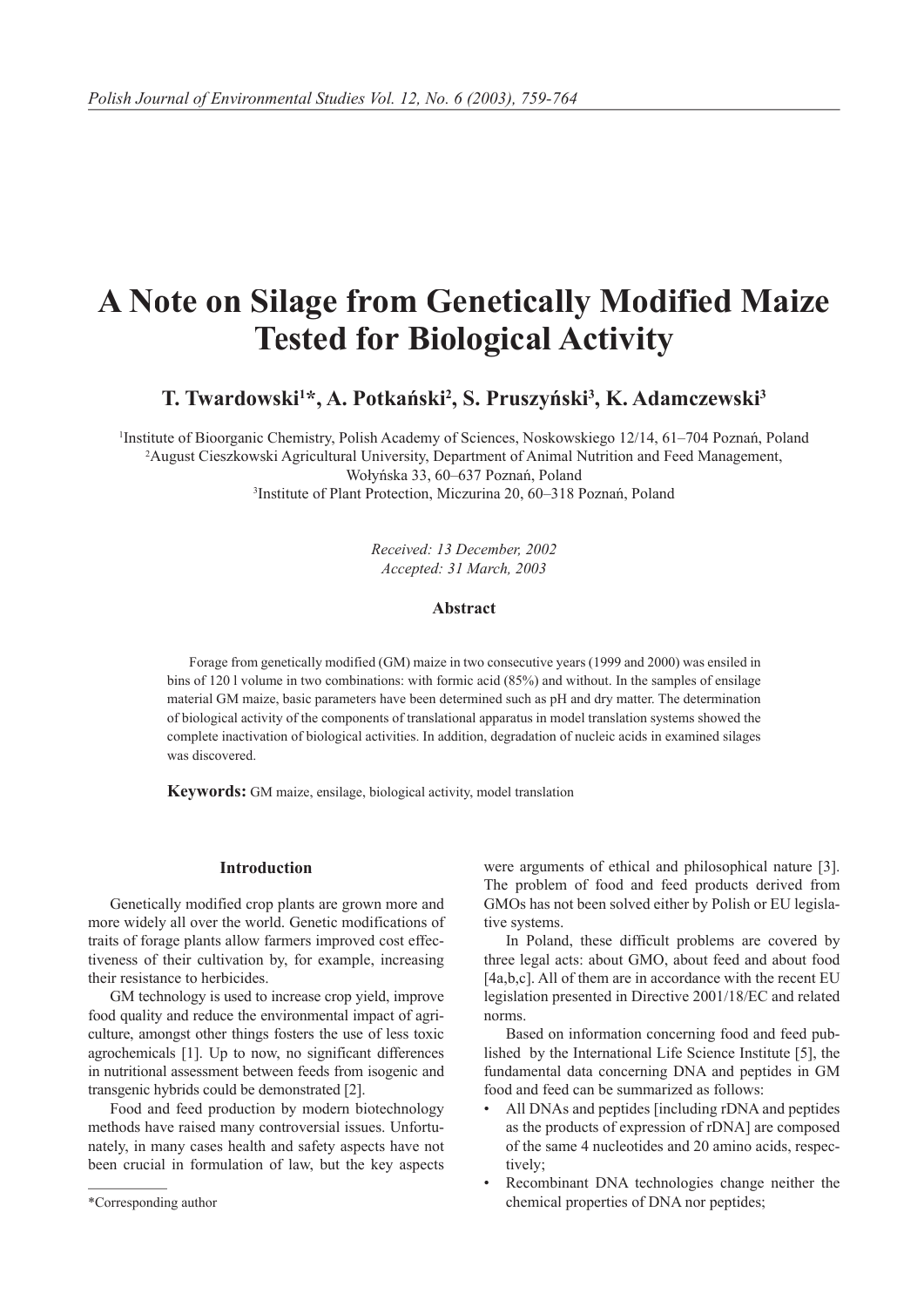- DNA and rDNA are hydrolyzed according to the same kinetics;
- DNA [either rDNA] are not toxic [at standard consumption];
- DNA [either rDNA] is neither allergenic nor immunogenic according to available data;
- DNA [either rDNA] is not incorporated into genome of vertebrates during consumption;
- Consumption of GM food or feed does not change the total amount of consumed DNA or proteins.

Maize is one of the basic raw materials used to produce silage in Poland. The objective of these investigations was to estimate if ensiling genetically modified maize could affect its characteristics and utilization as a feed. Based on general knowledge, it is hard to expect any significant difference between GM and non-GM plants in terms of food and feeding. However, the public discussion concerning safety and nutritional value has raised several questions.

In this set of experiments, we wanted to compare the transgenic and non-transgenic maize in consideration of the effect of ensilaging on degradation and, further on, biological activity of DNA and proteins. In future studies feeding experiments with rats will be performed.

## **Materials and Methods**

We used maize XO896 JL (Pioneer) genetically modified for LibertyLink® system (Aventis). Within this system, herbicide Liberty 200 SL containing 20% of active compound – glufosinate has been used. In this system the biologically active compound is phosphinothricine  $[(HOCH<sub>2</sub>)<sub>3</sub>CNHCCH<sub>2</sub>CO<sub>2</sub>]<sub>3</sub>P$ . This compound is imbibed by all green parts of the plant and inhibits the activity of glutamine synthase, an enzyme responsible for ammonia detoxyfication. The inactivation of glufosinate is performed through acetylation towards N-acetyl-phosphinothricin. This process is catalyzed by phosphinothricineacetyltransferase. The enzyme was isolated from bacteria. It is worth noting that the activity of the system is mainly located in green parts of the plant.

For our experiments the LibertyLink system genetically modified maize (GM) and isogenic maize were available. Forage from genetically modified (GM) and non GM maize plants in two consecutive years (1999 and 2000) was ensiled in containers of 120 l volume in two treatments: with a preserving agent (85% formic acid) and without it. We ensiled the whole maize plant harvested in the wax stage of grain. The material was cut by scissors into small pieces 1–2 cm length, all grains were damaged (cracked) in the mixer. The silos were opened after 60 days and silage was immediately analyzed. Each treatment was ensiled in three replications.

Dry matter, pH and basic nutrients were determined in all tests of all silage. Basic feed constituents were determined according to Weenden methods; dry matter using dried method in 60°C, crude protein by Kjeldahl method, crude fiber by Henneberg-Stohman method using 1.25%

 $H<sub>2</sub>SO<sub>4</sub>$  and 1,25% KOH, crude ash by burning the feed in a furnace at 550-650°C, ether extract by Soxhlet method and pH using a pH-meter Elster (P-731). N-free extractivness was calculated substracting from 100 the total amounts of the remaining determined chemical constituents.

The means concerning chemical composition of silage were compared by Duncan's test at P≤0.01 and P≤0.05 (SAS 1990).

The *in vitro* translation system and separated components of this system have been isolated from: GM maize, "classical" (non modified) and yellow lupine (standard material in our laboratory). Lysate for *in vitro* translation was prepared from lupine seeds according to Gwóźdź and Deckert (1989). The standard *in vitro* translation assay was performed in a volume of 25 μl and contained: 20 mM Hepes-KOH, pH 7.6, 110 mM potassium acetate, 3.2 mM magnesium acetate, 2 mM ATP, 0.4 mM GTP, 10 mM creatine phosphate, 0.1 mM spermine, 0.07 unit of creatine phosphokinase, 1 mM DTT, 40 μM mixture of amino acids (depleted of methionine or leucine), 185 kBq 35S-methionine (specific activity 37 TBq/mmol) or 148- 370 kBq 3 H-leucine (specific activity 4.4-7.0 TBq/mmol) and 175-220 μg of lupine seeds lysate. As a message, 0.5-2.0 μg of lupin poly A RNA was used. The *in vitro* translation assay was performed at 27°C for 60 min. The activity was measured by TCA precipitation of small (3-5 μl) aliquots of translation reaction mixture [6, 7].

The ribosomes and elongation factors EF1, EF2 were isolated from lupine seeds, independent isolations and different batches of plant material, according to the procedure elaborated earlier in our laboratory. Binding of aminoacylated  $[$ <sup>14</sup>C]Phe-tRNA<sup>Phe</sup> to the poly U programmed ribosomes was carried out in 50 μl of 50 mM Tris HCl pH 7.5 buffer containing 60 mM KCl, 5 mM  $MgCl<sub>2</sub>$ , 3 mM DTT, 0.1 mM GTP, 10 ng poly U and various amount of  $[^{14}C]$ Phe-tRNA<sup>Phe</sup> (75 cpm/pmole). 0.3 A<sub>260</sub> units of ribosomes from wheat germ and 10 μg elongation factor EF1. Incubation time was 5 min. at 37°C. The reaction was stopped by adding ice-cold 10 mM Tris HCl pH 7.6 buffer containing 80 mM KCl and 10 mM mgCl<sub>2</sub>. The reaction mixture was filtered under vacuum through a Millipore nitrocellulose filter  $(0.45 \mu m)$  and washed three times with the same buffer. The radioactivity bound to the filter was determined by scintillation counting.

Polyphenylalanine synthesis was carried out in 50 mM Tris HCl pH 7.5 buffer containing 100 mM KCl, 8 mM MgCl<sub>2</sub>, 3 mM DTT, 0.1 mM GTP, 10 ng of poly U and various of [<sup>14</sup>C]Phe-tRNA<sup>Phe</sup> (75 cpm/pmole), 0.3  $A_{260}$  units of ribosomes from wheat germ and 10 μg of EF1. The mixture was incubated 5 min. at 37°C. After that time 1 ml of 10% TCA was added and reaction was further incubated 15 min. at 90°C. The samples were then placed on ice for 3 min. and filtered through the fiber glass filters, washed with 5% TCA and radioactivity was determined by scintillation counting. We prepared the  $[$ <sup>3</sup>H]–Phe–tRNA] and  $[$ <sup>14</sup>C]–Phe–tRNA] as well as the polyacrylamide gel electrophoresis of nucleic acids according to standard procedures. Gel electrophoresis was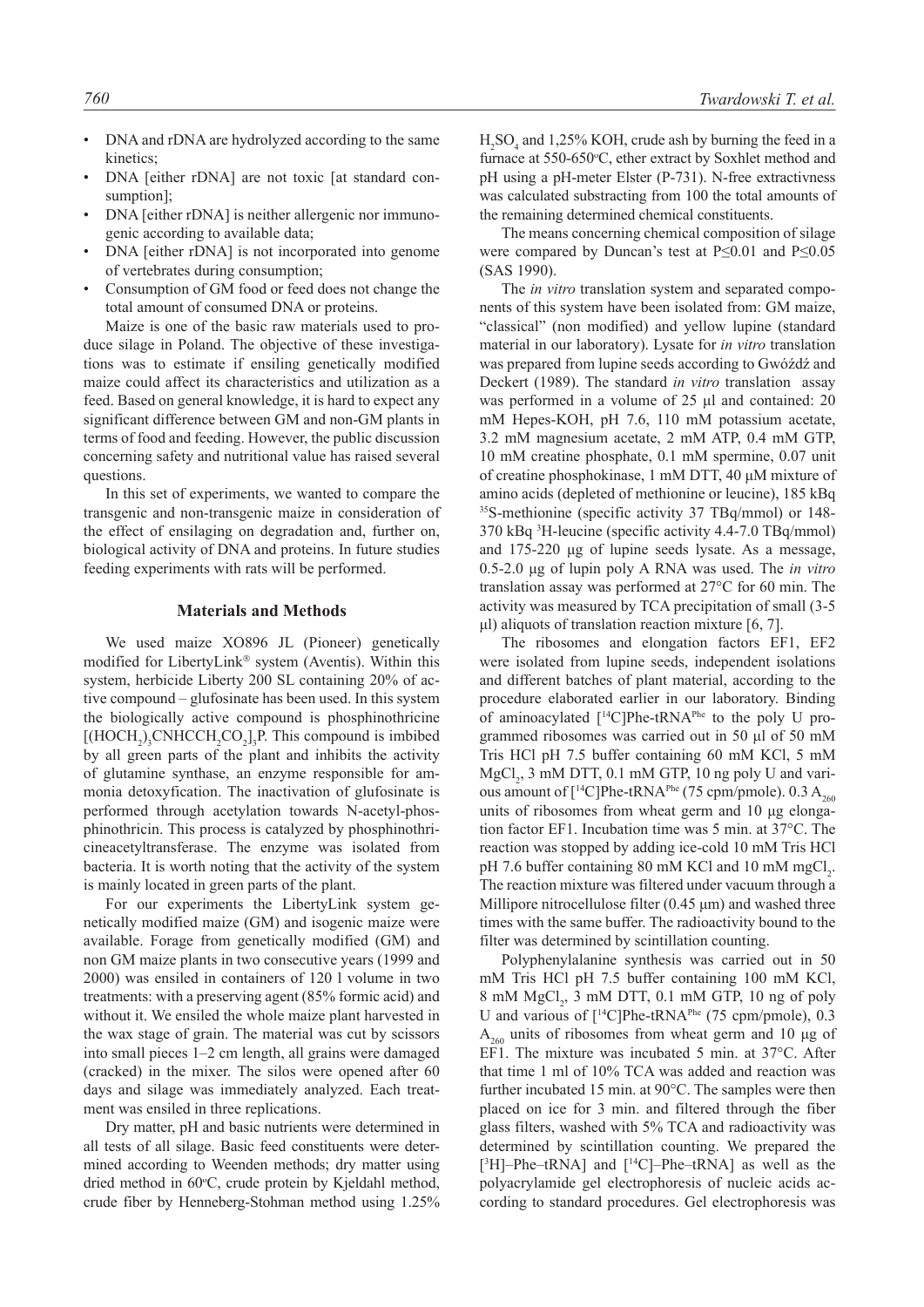|                      | GM maize |         | Non GM maize |         | Significance |           |           |
|----------------------|----------|---------|--------------|---------|--------------|-----------|-----------|
|                      | control  | with FA | control      | with FA | M            | C         | $M^*C$    |
| dry matter $(g/kg)$  | 328.8    | 319.9   | 329.5        | 330.0   | $***$        | $\ast$    | $\ast$    |
| pH                   | 3.67     | 3.62    | 3.71         | 3.72    | <b>NS</b>    | $\ast$    | <b>NS</b> |
| $g/1000$ g DM        |          |         |              |         |              |           |           |
| crude protein        | 92.8     | 93.2    | 96.5         | 97.0    | <b>NS</b>    | <b>NS</b> | <b>NS</b> |
| crude fiber          | 249.5    | 253.1   | 250.3        | 250.0   | <b>NS</b>    | <b>NS</b> | <b>NS</b> |
| ether extract        | 31.1     | 29.6    | 30.8         | 31.6    | <b>NS</b>    | <b>NS</b> | <b>NS</b> |
| N-free extractivness | 585.0    | 567.9   | 584.9        | 586.1   | <b>NS</b>    | <b>NS</b> | <b>NS</b> |
| crude ash            | 88.9     | 97.1    | 89.0         | 88.1    | $***$        | <b>NS</b> | <b>NS</b> |

Table 1. Dry matter, pH and basic nutrients of silages from GM and non GM maize (1999).

Table 2. Dry matter, pH and basic nutrients of silages from GM and non GM maize (2000).

|                      | GM maize |         | Non GM maize |         | Significance |               |           |
|----------------------|----------|---------|--------------|---------|--------------|---------------|-----------|
|                      | control  | with FA | control      | with FA | M            | $\mathcal{C}$ | $M*C$     |
| dry matter $(g/kg)$  | 240.9    | 248.5   | 245.6        | 251.3   | $*_{S}$      | $\ast$        | $\ast$    |
| pH                   | 3.59     | 3.51    | 3.54         | 3.57    | <b>NS</b>    | $\ast$        | <b>NS</b> |
| $g/1000$ g DM        |          |         |              |         |              |               |           |
| crude protein        | 73.7     | 82.9    | 80.1         | 81.7    | <b>NS</b>    | $\ast$        | <b>NS</b> |
| crude fiber          | 271.5    | 267.8   | 275.6        | 269.8   | <b>NS</b>    | <b>NS</b>     | <b>NS</b> |
| ether extract        | 26.9     | 27.0    | 27.2         | 26.9    | <b>NS</b>    | <b>NS</b>     | <b>NS</b> |
| N-free extractivness | 500.2    | 520.3   | 512.3        | 518.2   | $***$        | <b>NS</b>     | $\ast$    |
| crude ash            | 90.0     | 92.1    | 92.3         | 90.1    | <b>NS</b>    | <b>NS</b>     | <b>NS</b> |

FA – silage with addition of formic acid (85%), 4 ml/kg of fresh material, M – material (GM and nonGM), C- way of conservation (with FA and without FA), NS- non signifiicant, \* differences significant for and P≤0.05, \*\* differences significant for P≤0.01

on 20% gel with acrylamide to bisacrylamide ratio 30:1, in the presence of 0.1 M Tris non-adjusted, 8M urea, 0.1 M boric acid, 20 mM EDTA, 1% ammonium persulphate and 0.1% TEMED. Preelectrophoresis was run for 1 h at 500 V and samples were preincubated at 90°C for 2 min. Two  $A_{\infty}$  units were loaded per column. The electrophoresis was done for 7 h at 1200-1500 V. The gel was stained in 0.1% toluidine blue, 40% methanol, 10% acidic acid for 10 min. and destained with water.

For a long time we used the protein biosynthesis system derived from yellow lupine seeds as a model [a "standard"] in our laboratory. The routine use of this system allowed a detailed characterization of the conditions for optimal activity of the system. The activity of others and new systems we refer to the standard of this laboratory.

In our tests we checked:

- the integrity of nucleic acids after ensilage in comparison to genetically modified and non modified maize,
- biological activity of these systems in protein biosynthesis *in vitro,*

activity in model tests of elongation of polypeptide synthesis in poly U system.

The conditions for testing the biosynthetic activity on ribosomes: the activity was measured by determination the specific [3 H] AcPhe–tRNA] binding and polymerization to poly- $[Phe]_n$  on the the plant ribosomes. The assays [6, 8] were performed under the saturation level of PhetRNA on poly-U programmed ribosomes and in the presence of elongation factors 1 and 2 [6].

We also determined the integrity of nucleic acids before and after ensiling of both genetically modified and standard maize. The activity in translation system (polypeptide synthesis) in the homogenous plant poly-U system was assayed.

## **Results**

In both treatments the maize silages were well fermented with pH ranging from 3.5-3.8 and dry matter – from 25-32% (Table 1 and 2). The chemical composition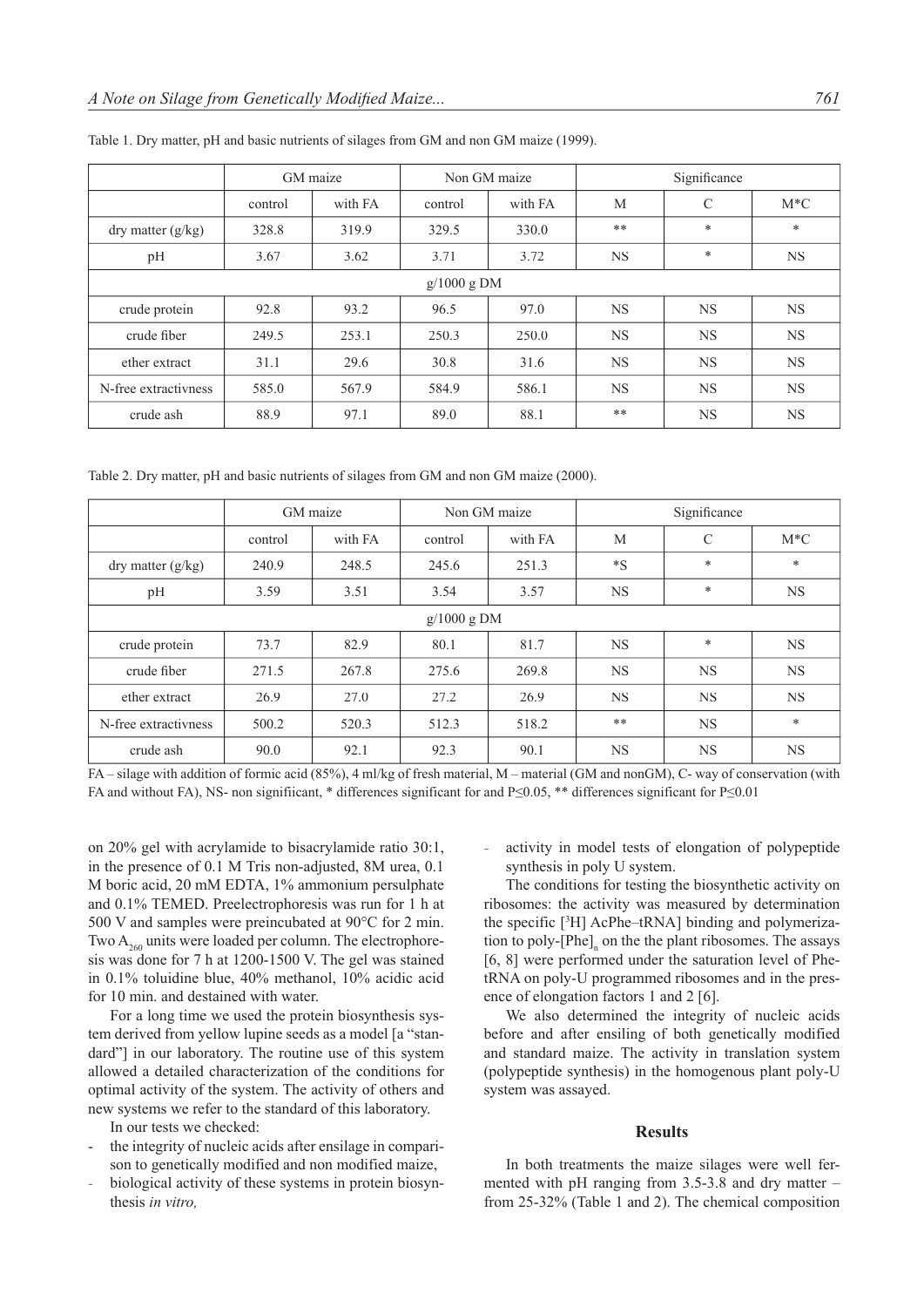| System prepared from:                            | А<br>Phe-tRNA binding                | В<br>poly(Phe) synthesis             |  |
|--------------------------------------------------|--------------------------------------|--------------------------------------|--|
|                                                  | $\frac{9}{6}$ of remaining activity) | $\frac{6}{6}$ of remaining activity) |  |
| A                                                | 100                                  | 100                                  |  |
| lupine                                           |                                      |                                      |  |
| B                                                |                                      |                                      |  |
| fresh GM maize                                   | 110                                  | 95                                   |  |
| 3. GM maize silage without formic acid (60 days) |                                      |                                      |  |
| 4. GM maize silage with formic acid (60 days)    |                                      |                                      |  |
| C                                                |                                      |                                      |  |
| fresh GM maize                                   | 107                                  | 98                                   |  |
| 3. GM maize silage without formic acid (60 days) |                                      |                                      |  |
| 4. GM maize silage with formic acid (60 days)    |                                      |                                      |  |
| D                                                |                                      |                                      |  |
| fresh GM maize                                   | 99                                   | 105                                  |  |
| 3. GM maize silage without formic acid (60 days) |                                      |                                      |  |
| 4. GM maize silage with formic acid (60 days)    |                                      |                                      |  |

Table 3. Determination of biological activity in model translation.

In panels A to D the following materials have been tested: A – lupine seeds (taken as reference material and as 100 % activity), B – GM maize, year 1999, C – GM maize, year 2000, D – non GM maize, year 1999 and 2000. 100% activity for lupin was equivalent for 5880 cpm in binding test and 5140 cpm in polymerization assay, the value of the blank sample did not exceed 300 cpm (about 5%); GM – genetically modified; Phe-tRNA - phenylalanine-transfer RNA; poly(Phe) – polyphenylalanine.

of the initial material had a decisive effect on the silage chemical composition. No distinct changes in the chemical composition of experimental silage was observed in the result of the ensiling process. Maize silage was characterized by chemical composition typical for the wax stage at which the plants were harvested, i.e. relating high dry matter which in 1999 ranged from 32-34%, while in 2000 – only 25% because of much lower precipitation and a slightly earlier harvest.

The obtained silages were characterized by a high pH ranging from 3.5 to 3.7, irrespective of the year of experiment and whether the ensiled material was genetically modified (GM) or not. No significant differences in silage chemical composition were recorded between GM and non GM maize. In 1999 experimental silage was characterized by mean crude protein content ranging from 93- 97 g/kg DM, while in 2000 this was lower ranging from 73-83 g/kg DM.

As expected, N-free extractiveness was highest in experimental maize silage ranging from 500-586 g/kg DM. Crude fiber content fluctuated from 250-275 g/kg DM. Silage produced in 1999 were found to contain slightly more N-free extractivness and less crude fiber. The application of the FA chemical additive to ensile maize did not effect chemical composition or pH in either of the experimental years.

On polyacrylamide gel electrophoresis we found the disintegration of the structure of nucleic acids. Fig. 1 shows polyacrylamide gel analysis at denaturing conditions. On column 1 and 2 the plant material before and after ensiling, respectively, was loaded. In the case of ensilage material (#2) the destruction of nucleic acids is evident. This can be attributed to the hydrolysis at acid conditions at elevated temperature during the ensiling

process. In the performed tests of biological activity (protein *in vitro* synthesis and model system for polypeptide elongation in poly-U coded ribosome), a zero level of silage material activity was observed (Table 3). These observations were in good correlation with the observed hydrolysis of nucleic acids. It is evident in our opinion that acidic conditions of ensiling hydrolyses the nucleic acids and desintegrated nucleic acids can't support protein biosynthesis.

### **Discussion**

GM crops are currently commercialized and two main genetic transformations are herbicide tolerance and insect protection. Soybean and maize are the two main crops into which they have been introduced. There are many experiments around the world dedicated to the formation of new transgenic varieties of plants. However, till now, economically most significant are GM plants' herbicide resistance. The data from many studies showed that the GMO crops are not only equivalent in composition, but also similar in digestibility and feeding value for livestock [1, 9].

The protein biosynthesis (synthesis of polypeptide chains) is a vital process for all living organisms. In *in vitro* system we are able to simulate the native conditions in order to synthesize the native as well model peptides. The synthesis occurs on ribosome programmed with natural messengers (or on a model mRNA – poly-U) and is catalyzed by elongation factors EF1 and EF2. The aminoacyl-tRNA is a source of amino acid. The model system elaborated in our laboratory based on the activity of the most significant components: ribosomes, messenger RNA, transfer tRNAs and elongation factors. All the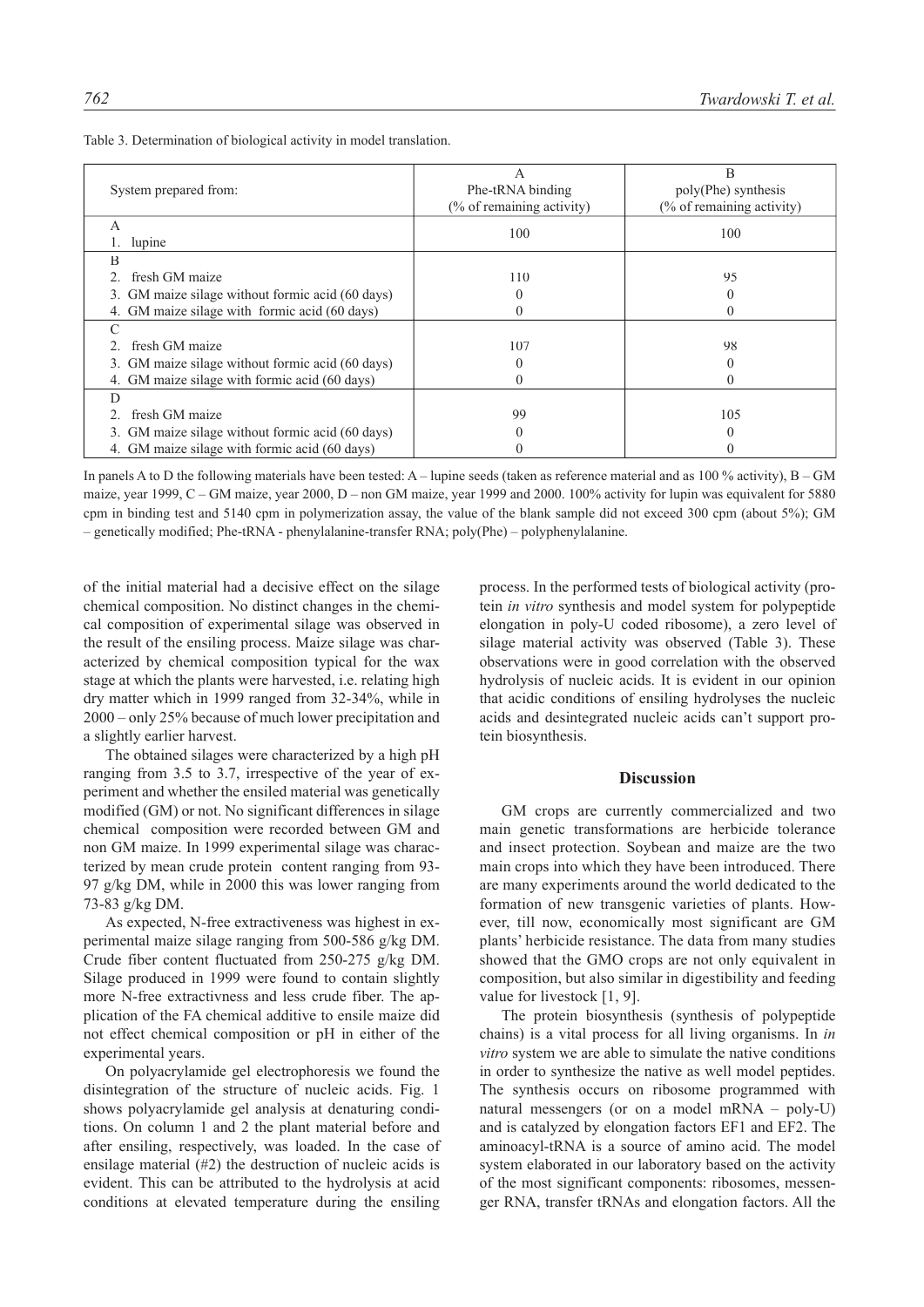components are equally important for the efficiency of the entire system. It is evident that the inability of protein biosynthesis represents inactivity of the components; such a system is unable to produce any proteins. However, the basic building "blocks" – amino acids and nucleotides, are unchanged and suitable as basic components of food or feed. The hydrolyzed proteins and nucleic acids are characterized by zero level activity in functional tests, but they can be effectively used as a source of components for food and feed.

In the experiments with genetically modified sugar beets and maize in which the glufosinate tolerant (*Pat*) gene was inserted, the authors [10] did not observe differences in their studies with ruminants and pigs due to the genetic manipulation in crude nutrients, digestibility and the energetic feeding value in comparison to the corresponding non-transgenic hybrids. In other studies, the authors [11] confirmed the substantial equivalence of the transgenic Bt corn and the corresponding non-transgenic hybrid Cesar on such parameters of nutrition physiology as digestibility and energy content for poultry, pigs and ruminants. In earlier and continuing experiments with GMO of the  $1<sup>st</sup>$  generation at Braunschweig [2], no signif-



Fig. 1. Polyacrylamid gel electrophoresis analysis of the integrity of nucleic acids before (1) and after (2) ensilage (details in the text).

icant differences in nutritional assessment between feeds from isogenic and transgenic plants of the 1<sup>st</sup> generation have been found (e.g. maize grain, maize silage, sugar beet, sugar beet leaves silage, full fat soybeans). Furthermore, the so-called substantial equivalence of transgenic hybrids could be demonstrated, and recombinant plant DNA – constructs were not detectable in animal tissue.

The results in our experiments carried out in two consecutive years (1999-2000) showed that during the ensilage of GM and non GM maize biological activity assasyed in model translation either with or without the addition of formic acid indicated the entire disintegration of nucleic acids. The chemical composition of maize silage depended on the season and harvesting time, without any effect of genetic modifications.

The observed differences in our experiments between analyzed samples (Table 1 and 2) are small and not significant. We consider them biologically irrelevant. What is more, we expect the energy content and feeding value to be the same, without any effect of the transgenesis process.

There are detailed and solid research data concerning genetically modified feeds in animal nutrition [10, 11]. In these reports data concerning BT corn have been presented. However, there is no evidence for expecting any differences between several different GM plants, e.g. between BT corn and LibertyLink® system modified corn. In 2001, over 50 mio hectares of genetically modified plants were cultivated. In terms of commercialization, systems LibertyLink<sup>®</sup> of Aventis (glufosinate resistant) and RoundupReady<sup>®</sup> (glyphosate resistant) are the most significant. The tendency of 10% per year increase of GM plant area has remained stable for the last three years. We shall expect the same in the near future, so the economic significance of GM food and feed will enlarge, proportionally. With these GM plants several field trials and laboratory analysis have been performed [12, 13, 14, 15 and references cited therein]. In genetic engineering of plant genome the *PAT* gene is used. This gene is responsible for the expression of enzyme acetyltransferase phosphinotricine. This enzyme inactivates glufosinate by acetylation. Glufosinate {phosphinotricine:  $(HOCH<sub>2</sub>)$ <sub>3</sub>CNHCCH<sub>2</sub>CO<sub>2</sub>]<sub>3</sub>P} is universal herbicide working through the inhibition of activity of glutaminate synthetase, and finally blocking detoxification of the plant from ammonia. Glufosinate is well known in agriculture under commercial names Basta, Ignite, Challenge and more.

However, as far as we are concerned, that coding genes in transgenic hybrids from GMO could be transferred to microbes and eventually increase antibiotic resistance in humans, so that it can usefully search for this possibility that might lead to the fate of recombinant plant DNA. However, it occurs in a greater rate in the digestive tract. In our experiment, ensilage of maize in laboratory conditions have appeared to be satisfactory, as well.

It was shown in many studies that plant material after consumption is rapidly degraded in both monogastric and ruminant digestive systems. The possibility that